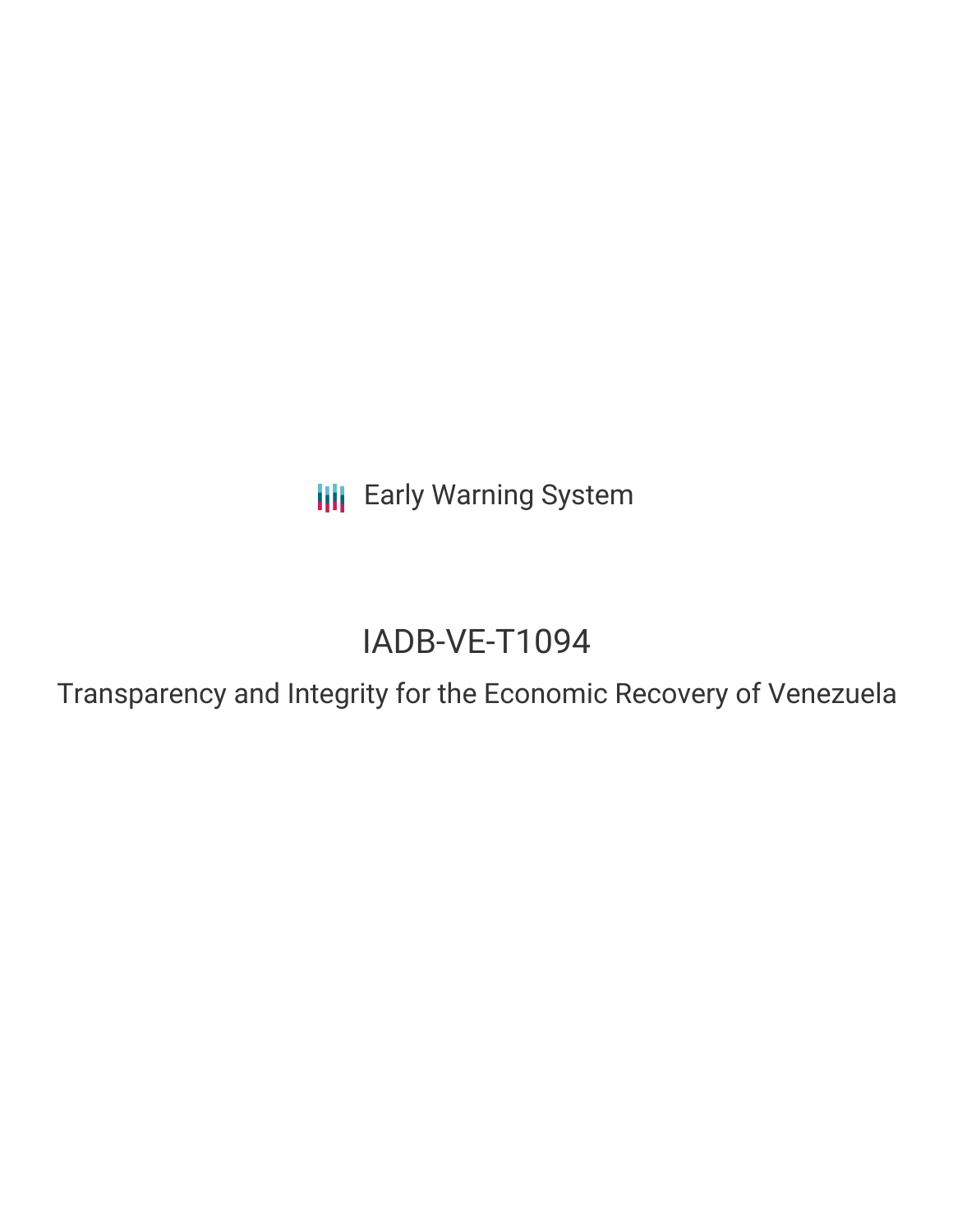

## **Quick Facts**

| <b>Countries</b>               | Venezuela                                 |
|--------------------------------|-------------------------------------------|
| <b>Financial Institutions</b>  | Inter-American Development Bank (IADB)    |
| <b>Status</b>                  | Approved                                  |
| <b>Bank Risk Rating</b>        | U                                         |
| <b>Borrower</b>                | Government of Venezuela                   |
| <b>Sectors</b>                 | Law and Government, Technical Cooperation |
| <b>Investment Type(s)</b>      | <b>Advisory Services</b>                  |
| <b>Investment Amount (USD)</b> | $$0.30$ million                           |
| <b>Project Cost (USD)</b>      | $$0.30$ million                           |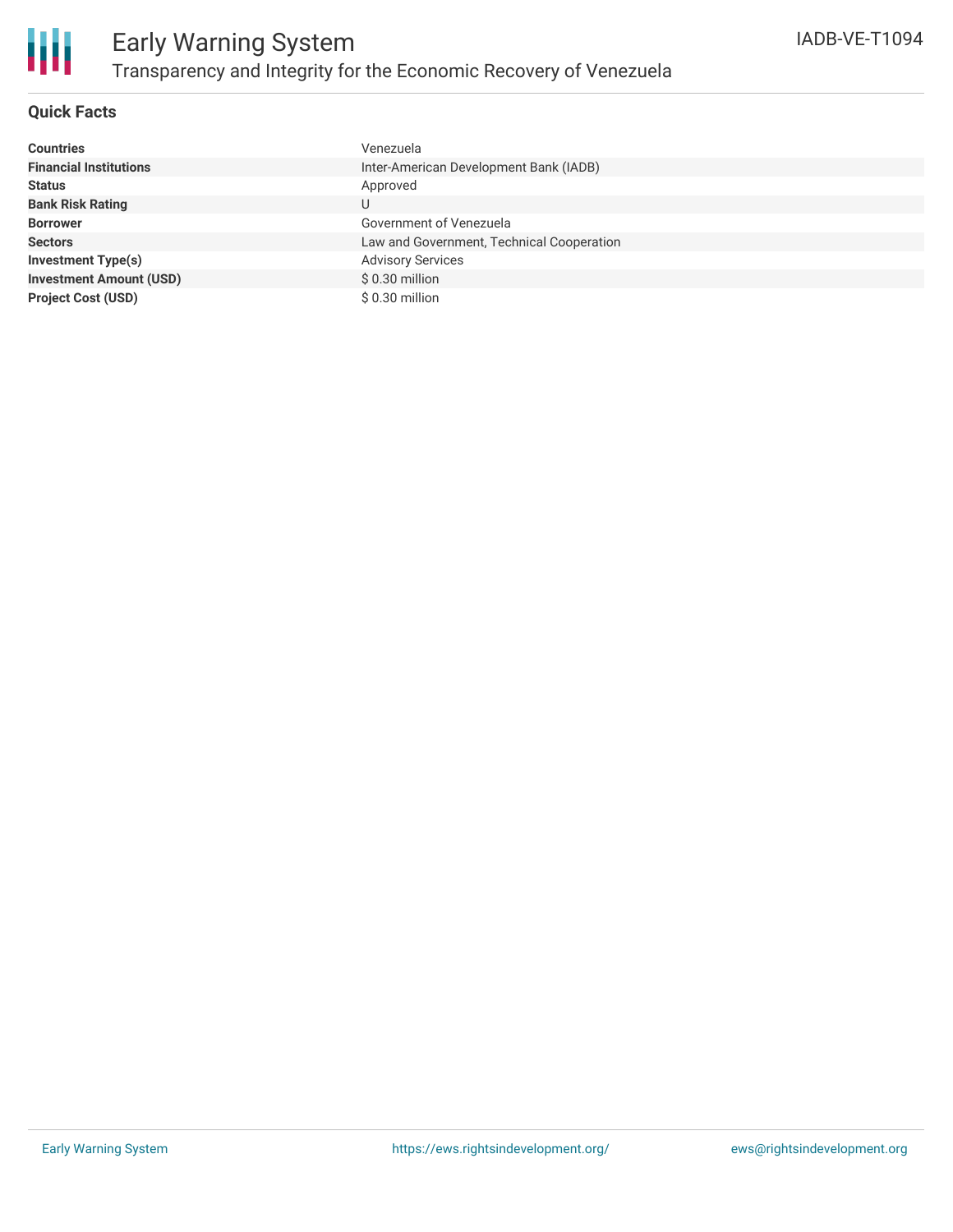

## **Project Description**

The Technical Cooperation aims to support and deepen the analysis in key topics involving transparency, integrity, and institutional capacities of the Venezuelan public administration.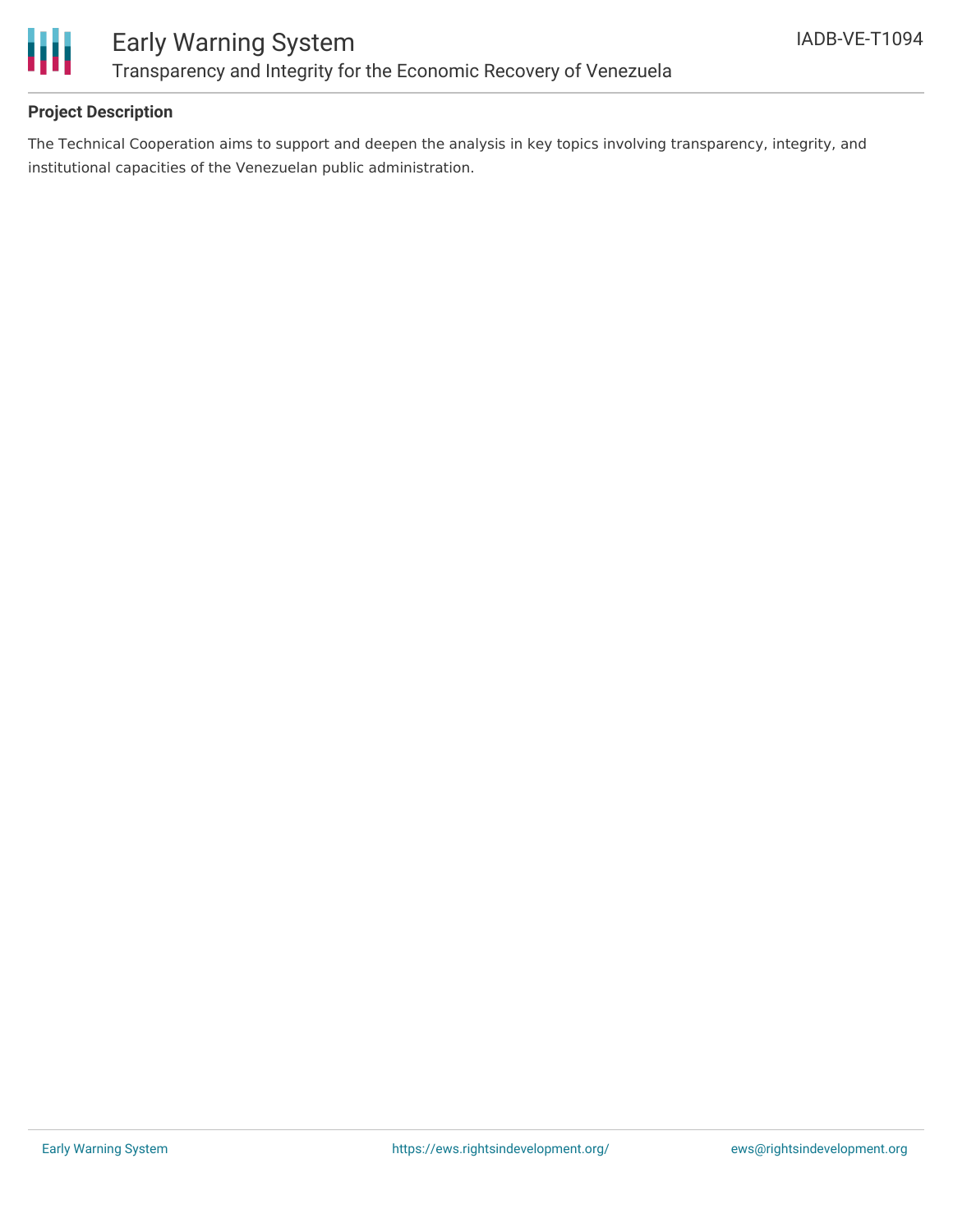

# Early Warning System Transparency and Integrity for the Economic Recovery of Venezuela

### **Investment Description**

• Inter-American Development Bank (IADB)